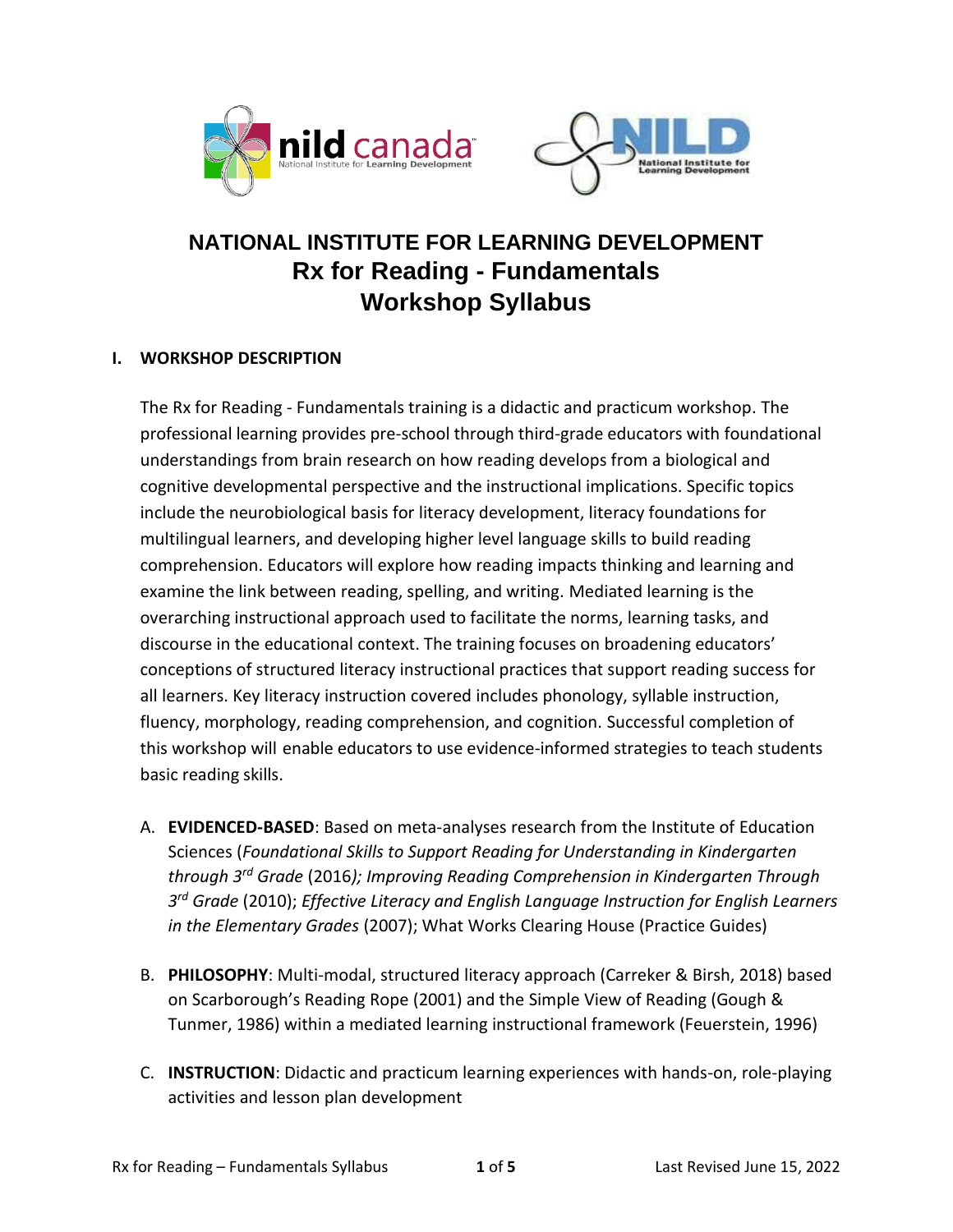D. **ASSESSMENT**: Participants will practice implementing a reading lesson plan with a small group and receive feedback on their demonstrations. Proficiency with designing and implementing multi-modal lesson plans that include the Big Picture of Reading Instruction will be assessed as well as the use of mediated learning instructional framework.

## **II. WORKSHOP OBJECTIVES**

- A. **GENERAL:** Successful completion of this workshop will enable educators to use evidence-based strategies to teach JK – Grade 3 students basic literacy skills.
- B. **SPECIFIC**: Upon completion of this workshop, participants will be able to:
	- 1. Understand the neurological basis of reading development and what educators should know about teaching reading
	- 2. Articulate how reading is related to spelling, written composition, and thinking
	- 3. Understand the *Reading Rope* and *Simple View of Reading* and how they provide a framework for the elements of a structured literacy approach to teaching reading
	- 4. Understand higher level language skills traits and how to use language skills to develop students' reading comprehension
	- 5. Use a multi-model, structured literacy approach to design and implement reading lesson plans
	- 6. Implement Mediated Learning as the instructional methodology in decoding and reading comprehension instruction
	- 7. Conduct informal assessments of students' literacy skills

## **III. WORKSHOP MATERIALS**

- A. Rx for Reading Fundamentals *training manual* (provided by NILD Canada)
- B. Research and Journal Articles (provided below and in the training manual) **\*Please bring with you to the training.**

## **IV. WORKSHOP REQUIREMENTS**

## A. **Asynchronous Learning Activities**

- 1. Watch three didactic PowerPoint lectures.
	- a. Neurobiological basis of Literacy Development
	- b. Multi-Modal Reading: Language by Ears, Eyes, Mouth, Hand, Mind, and Heart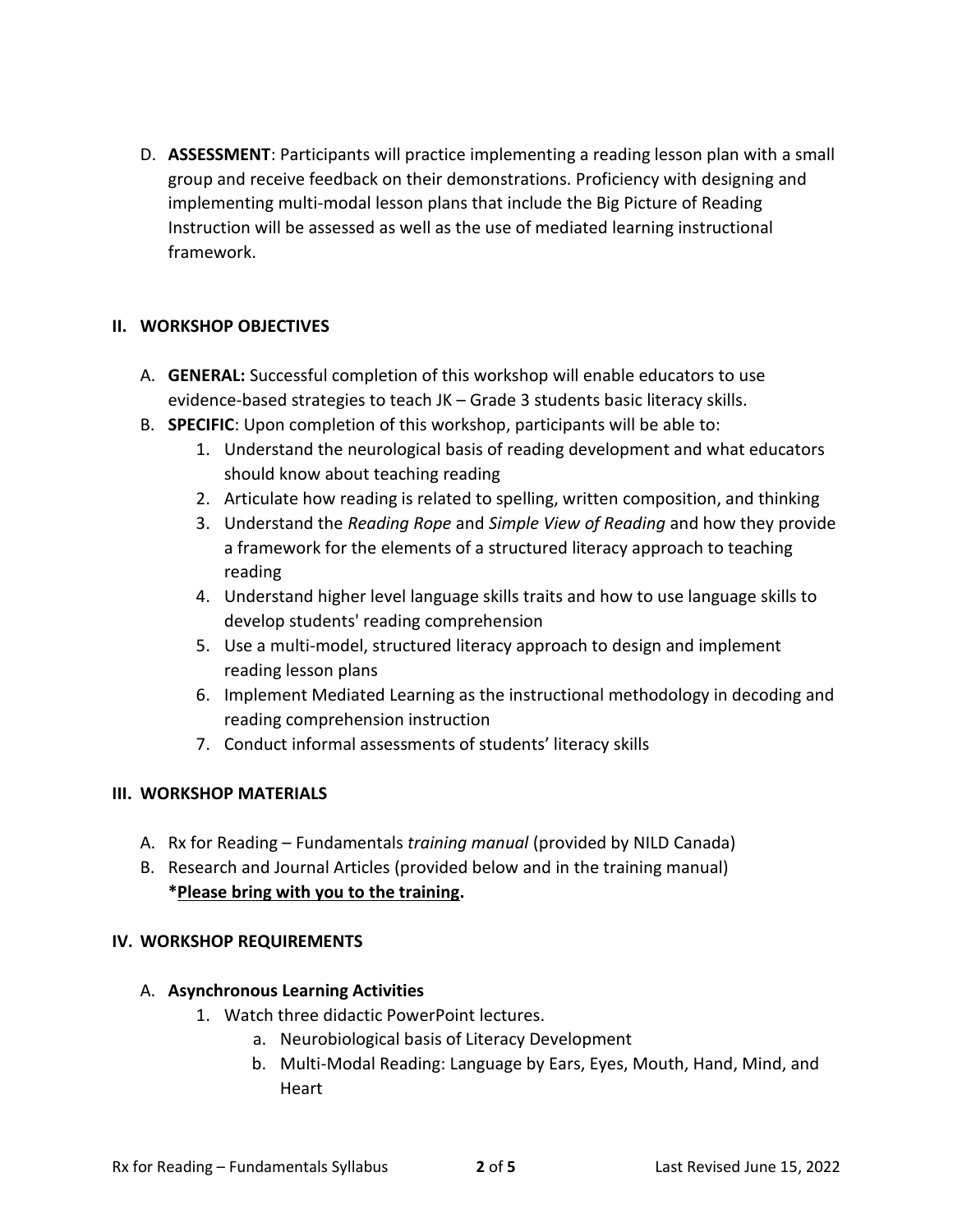- c. Mediated Learning
- 2. Read these six research/journal articles
	- a. [Foundational Skills to Support Reading for Understanding in Kindergarten](https://nildcanada.org/wp-content/uploads/2021/10/Foundational-Skills-to-Support-Reading-for-Understanding-in-Kindergarten-through-3rd-Grade-Practice-Guide-Summary.pdf)  Through 3rd Grade –[Practice Guide Summary](https://nildcanada.org/wp-content/uploads/2021/10/Foundational-Skills-to-Support-Reading-for-Understanding-in-Kindergarten-through-3rd-Grade-Practice-Guide-Summary.pdf) (IES, 2016)
	- b. [Readers Who Struggle: Why Many Struggle and](https://nildcanada.org/wp-content/uploads/2021/10/Readers-Who-Struggle-Why-Many-Struggle-and-a-Modest-Proposal-for-Improving-Their-Reading.pdf) a Modest Proposal for [Improving Their Reading](https://nildcanada.org/wp-content/uploads/2021/10/Readers-Who-Struggle-Why-Many-Struggle-and-a-Modest-Proposal-for-Improving-Their-Reading.pdf) (Rasinski, 2017)
	- c. [Increasing Higher Level Language Skills to Improve Reading](https://nildcanada.org/wp-content/uploads/2021/10/Increasing-Higher-Level-Language-Skills-to-Improve-Reading-Comprehension.pdf)  [Comprehension](https://nildcanada.org/wp-content/uploads/2021/10/Increasing-Higher-Level-Language-Skills-to-Improve-Reading-Comprehension.pdf) (Hogan et al., 2011)
	- d. [Contribution of Spelling Instruction to the Spelling, Writing, and Reading](https://nildcanada.org/wp-content/uploads/2021/10/Contribution-of-Spelling-Instruction-to-the-Spelling-Writing-and-Reading-of-Poor-Spellers.pdf)  [of Poor Spellers](https://nildcanada.org/wp-content/uploads/2021/10/Contribution-of-Spelling-Instruction-to-the-Spelling-Writing-and-Reading-of-Poor-Spellers.pdf) (Graham et al., 2002)
	- e. [Classroom Reading Instruction That Supports Struggling Readers: Key](https://nildcanada.org/wp-content/uploads/2021/10/Classroom-Reading-Instruction-That-Supports-Struggling-Readers-Key-Components-for-Effective-Teaching.pdf)  [Components for Effective Teaching](https://nildcanada.org/wp-content/uploads/2021/10/Classroom-Reading-Instruction-That-Supports-Struggling-Readers-Key-Components-for-Effective-Teaching.pdf) (Denton, 2008)
	- f. [Effective Literacy and English Language Instruction for English Learners in](https://nildcanada.org/wp-content/uploads/2021/10/Effective-Literacy-and-English-Language-Instruction-for-English-Learners-in-the-Elementary-Grades-–-Practice-Guides.pdf)  [the Elementary Grades](https://nildcanada.org/wp-content/uploads/2021/10/Effective-Literacy-and-English-Language-Instruction-for-English-Learners-in-the-Elementary-Grades-–-Practice-Guides.pdf) – Practice Guides (IES, 2007)
- 3. Review these online resources and watch the videos
	- a. [How Children Learn to Read](https://www.newyorker.com/science/maria-konnikova/how-children-learn-read) (Konnikova, 2015)
	- b. [Closing the Gap Between What We Know About Dyslexia and What We](https://nildcanada.org/wp-content/uploads/2021/10/Closing-the-Gap-Between-What-We-Know-About-Dyslexia-and-What-We-Do-in-Our-Schools-and-Classrooms.pdf)  [Do in Our Schools and Classrooms](https://nildcanada.org/wp-content/uploads/2021/10/Closing-the-Gap-Between-What-We-Know-About-Dyslexia-and-What-We-Do-in-Our-Schools-and-Classrooms.pdf) (Lyon, 2013/14)
	- c. [The Reading Brain in the Digital Age: The Science of Paper versus Screens](https://nildcanada.org/wp-content/uploads/2021/10/The-Reading-Brain-in-the-Digital-Age-The-Science-of-Paper-versus-Screens.pdf) (Jabr, 2013)
	- d. [Reader Come Home](https://nildcanada.org/wp-content/uploads/2021/10/Reader-Come-Home.pdf) (Wolf, 2019)
	- e. [Improving Reading Comprehension in Kindergarten Through 3](https://ies.ed.gov/ncee/wwc/PracticeGuide/14)rd Grade all five video vignettes (IES, 2010)
	- f. [The Science of Reading: An Overview](https://www.youtube.com/watch?v=YTvHSgoTeZE) (Hasbrouck, 2019)

## B. **Synchronous Learning Activities**

- 1. Engage in lectures and practicum activities
- 2. Observe instructor implementing a lesson plan
- 3. Create a reading lesson plan
- 4. Implement a lesson plan while role-playing with other participants

## **V. WORKSHOP WORKLOAD**

Asynchronous learning – time required is approximately 8 hours Synchronous learning – time required is 8 hours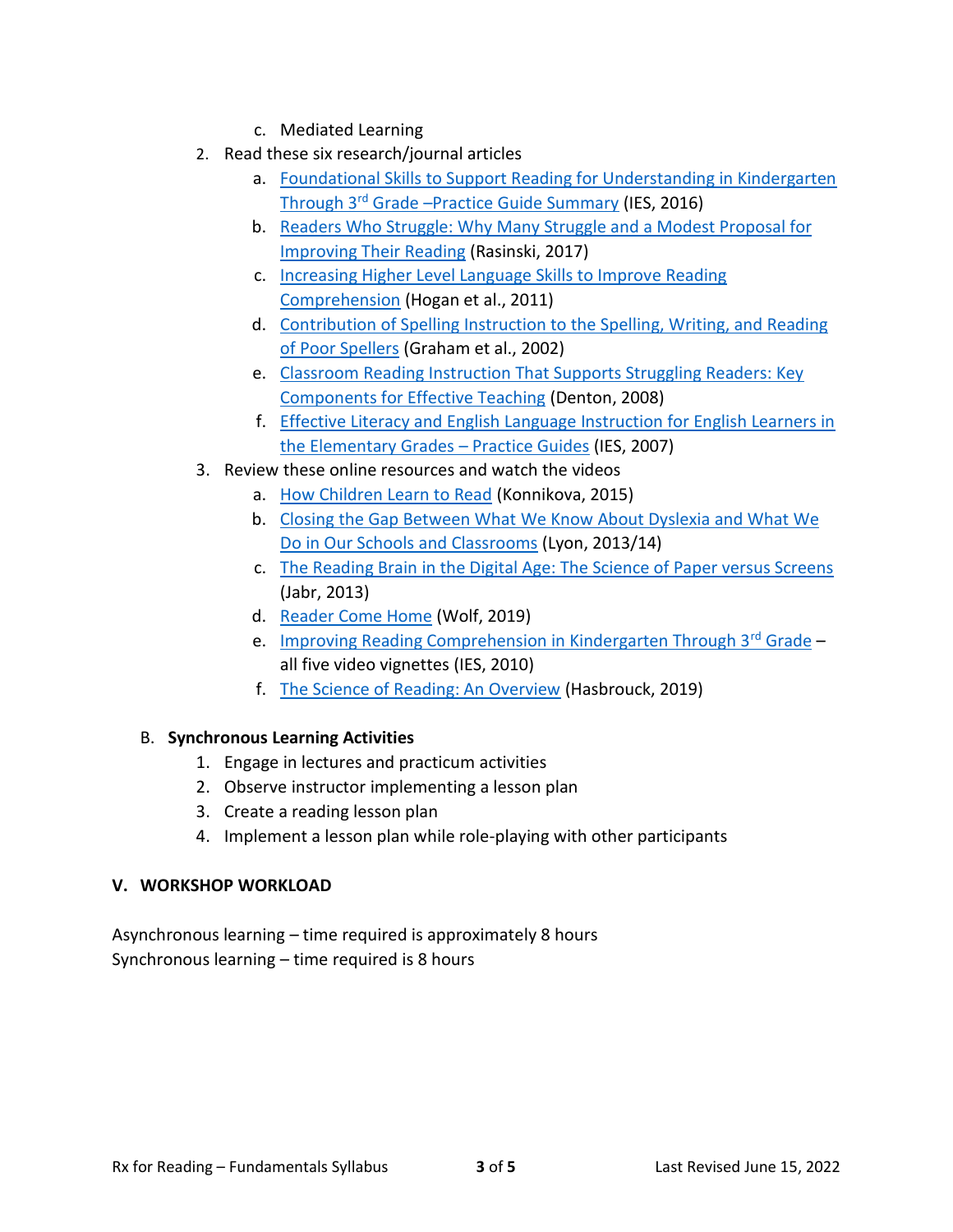### **SELECTED BIBILIOGRAPHY**

Aamodt, S. & Wang, S. (2011). *Welcome to your child's brain*. Bloomsbury.

- Birsh, J. R., & Carreker, S. (2018). *Multisensory teaching of basic language skills*. Baltimore: Paul H. Brookes Publishing Co.
- Berninger, V., Rutberg, J., Abbott, R., Garcia, N., Anderson-Youngstrom, M., Brooks, A., & Fulton, C. (2006). Tier 1 and Tier 2 early intervention for handwriting and composing. *Journal of School Psychology, 44* (1), 3-30.
- Caplan, D. (1995). The Harvard Mahoney Neuroscience Institute Letter, 4(4).
- Christensen, C. (2005). The role of orthographic-motor integration in the production of creative and well-structured written text for students in secondary school*. Educational Psychology*, *25*(5), 441-453.
- Dehaene, S. (2009). *Reading in the brain: The new science of how we read*. New York: Penguin Books.
- Dehaene, S. (2013). Inside the letterbox: How literacy transforms the human brain. Retrieved from https://www.ncbi.nlm.nih.gov/pubmed/23847714.
- Dehaene, S. [WISE Channel]. (2013, October 25). *How the brain learns to read* [video file]. Retrieved from https://www.youtube.com/watch?v=25GI3-kiLdo&t=300s.
- Donavan, L. (2015). *A Child's Touchstone.* Voice Publishing, Tustin, CA.
- Fiester, L. (2010). *Learning to read: Early warning! Why reading by the end of third grade matters*. The Annie E. Casey Foundation. [https://assets.aecf.org/m/resourcedoc/AECF-Early\\_Warning\\_Full\\_Report-2010.pdf](about:blank)
- Fuchs, D., Hale, J. B., & Kearns, D. M. (2011). On the importance of a cognitive processing perspective: An introduction. *Journal of Learning Disabilities*, *44*(2), 99– 104.
- Gills, M. (2020). *Transforming how reading is taught: Partnerships to change policies & practice*. PBIDA 2020 Annual conference Keynote Address, Pennsylvania, United **States**
- Hart, B., & Risley, T. R. (2003). The early catastrophe: The 30 million word gap. *American Educator, 27* (1), 4-9.